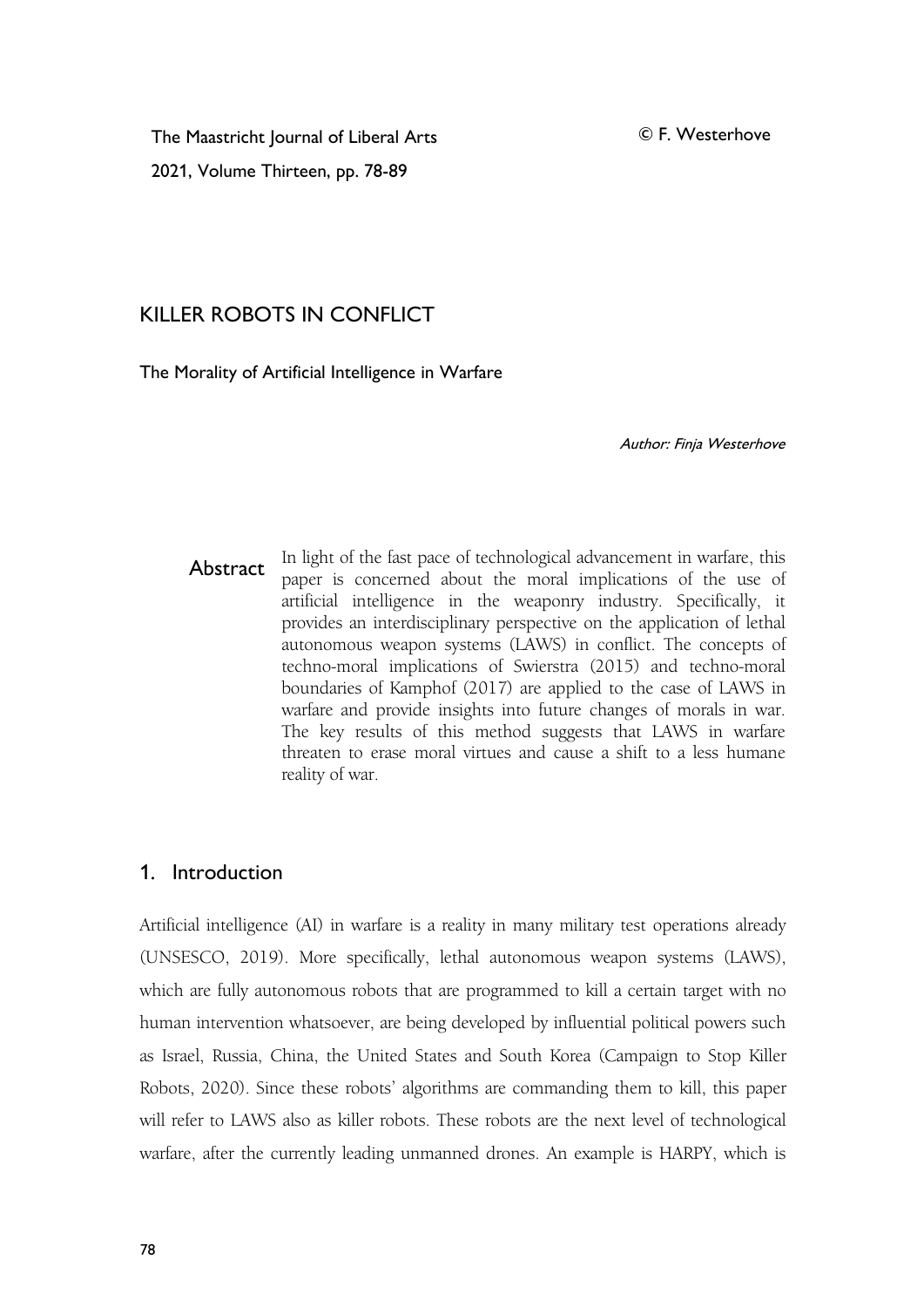able to detect and attack targets and was sold to Israel (PAX, 2020). Moreover, South Korea is planning to implement the SGR-A1, another autonomous weapons system, on its border to North Korea in order to detect human intruders (PAX, 2020).

Despite the progress in development, regulating restrictions for these lethal technologies are not in place yet. An international debate started in 2010 and is supported by organisations, that have called out for internationally agreed limits to AI in warfare (Sychev, 2018). The importance of this debate cannot be understated given the possible wide-scale implications the technology could have on the future of human kind. For example, in 2020, the Asian Times even referred to the urgency of multilateral action on the topic as equally important as action on climate change. The introduction of killer robots threatens to increase the destructive potential of warfare, which naturally brings up questions about ethics and justice. Academic literature on the topic currently concentrates on technical aspects and geopolitical implications but comparatively, little research has been done on possible moral implications. This paper contributes to the filling of this gap by expanding knowledge on the possible moral implications that LAWS might have on society.

As a result, this paper asks what are the techno-moral implications of the use of killer robots in warfare? In order to address the question within a theoretical framework, I first refer to Swierstra's (2015) argument on the social implications of technology. I relate Swierstra's research to the techno-moral implications of LAWS, which are the implications on the transmission of moral values through individual narratives, the morals in governmental decision making, the moral agency of perpetrators, and the morality in the international community. Second, I introduce Kamphof's (2017) case study on the application of AI in human relations and apply it to the implications on future techno-moral boundaries. The interdisciplinary character of the relevant areas of security studies, artificial intelligence, and technology studies meets the complexity of the topic, and enables a well-considered judgment on future developments. Finally, I conclude that if technology is entrusted with a task as big as deciding over life and death, serious impacts on techno-moral changes will take place. The affected areas of society range from the perception of war by individuals and legal questions of accountability, to the facilitation of governmental decision making. In all of these social spheres, killer robots in conflict threaten to alter important moral boundaries that make up our sense of self and govern our actions.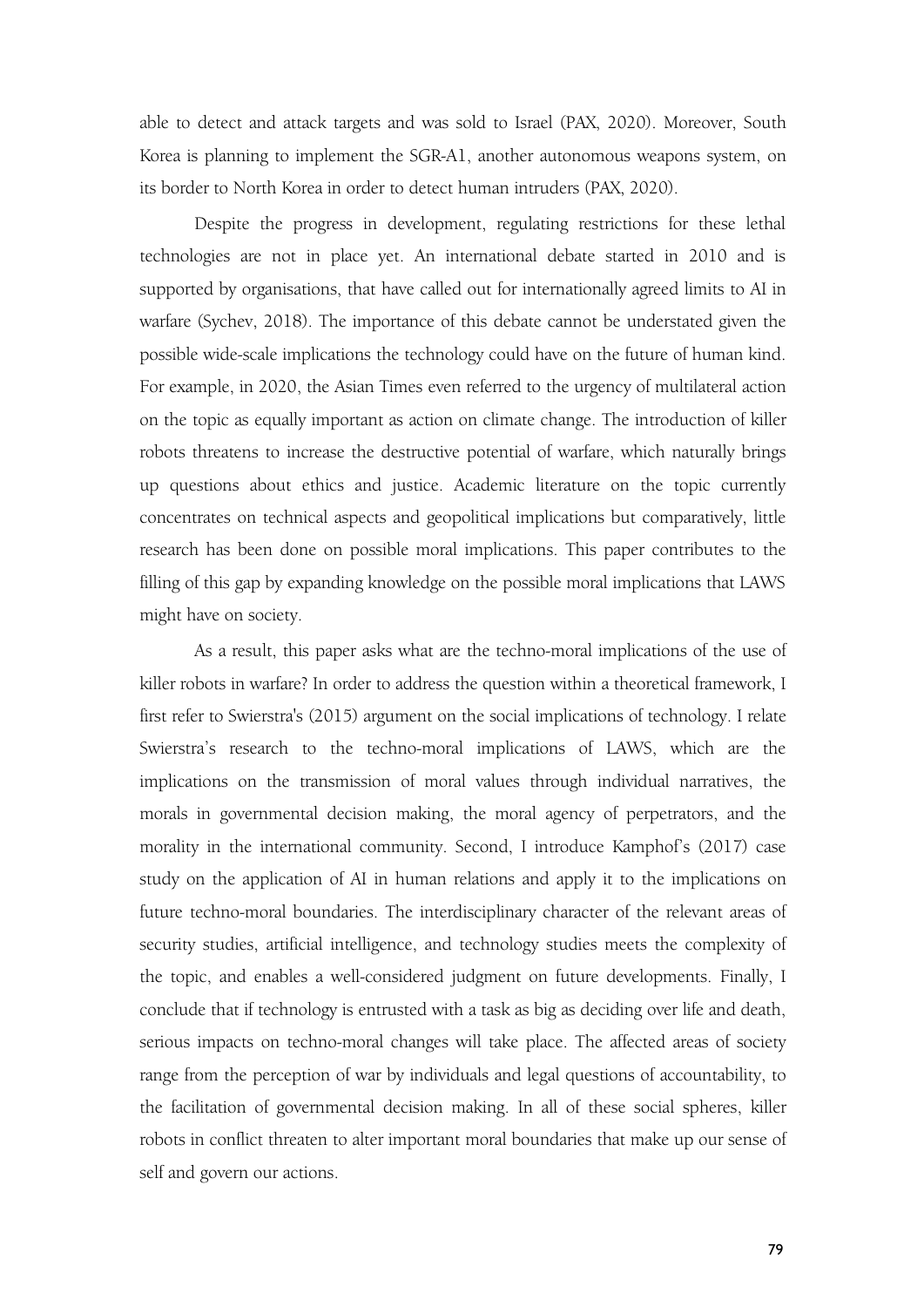## 2. Theoretical Framework

#### 2.1 Techno-Moral Implications

In his paper, Swierstra (2015) calls for a reflective engagement with techno-moral changes in order to handle moral implications of technological progress. Swierstra describes how emerging technologies and our morals mutually shape each other and can cause, beside quantifiable hard impacts, qualitative soft impacts on society. Soft impacts are co-produced by the consumer, rather than by the technology alone, and are subjective and hard to grasp. They come into existence through the application of technology in the social sphere and take the form of complex and difficult to measure changes in attitude, perception, or mindset (Swierstra, 2015). Since soft impacts' roots are multidimensional, it is difficult to agree on concrete causes, as well as to point out responsible actors. For this reason, soft impacts have been ignored in public discourse for a long time. For more moral innovation and reflection on the topic, their normatively charged anticipation requires the understanding of morals as a lived practise. According to Swierstra, a learning attitude that includes the negotiation of the coexistence with technology will help humanity to cope with these normative challenges by putting our current morals, as well as emerging ones, into question. In the following, I assess several techno-moral changes that might occur in relation to killer robots in warfare in order to analyse the soft impacts of LAWS and spark a discussion about the future of morals.

The use of killer robots in warfare has implications on the transmission of moral values through individual narratives. Through the utilisation of killer robots, fewer soldiers will have to risk their lives on battlefields and suffer from the consequences of physical and psychological harm. Instead, emotionless algorithms will take over the most disturbing tasks without any traumatic consequences. Compared to the current latest technology, LAWS would not need someone to give commands, since they operate on their own for several hours (Antebi, 2014). In his book, Army of None, Scharre (2019) highlights how this absence of pain could make us lose humanity in the process. Since a device has no emotions, it will not think back to the moment when it killed a person or witnessed a death. This lack of human memory in the process also prevents a conversation on the horrors of war in the broader society. For example, the dark narratives of soldiers after their return usually become part of a collective memory on the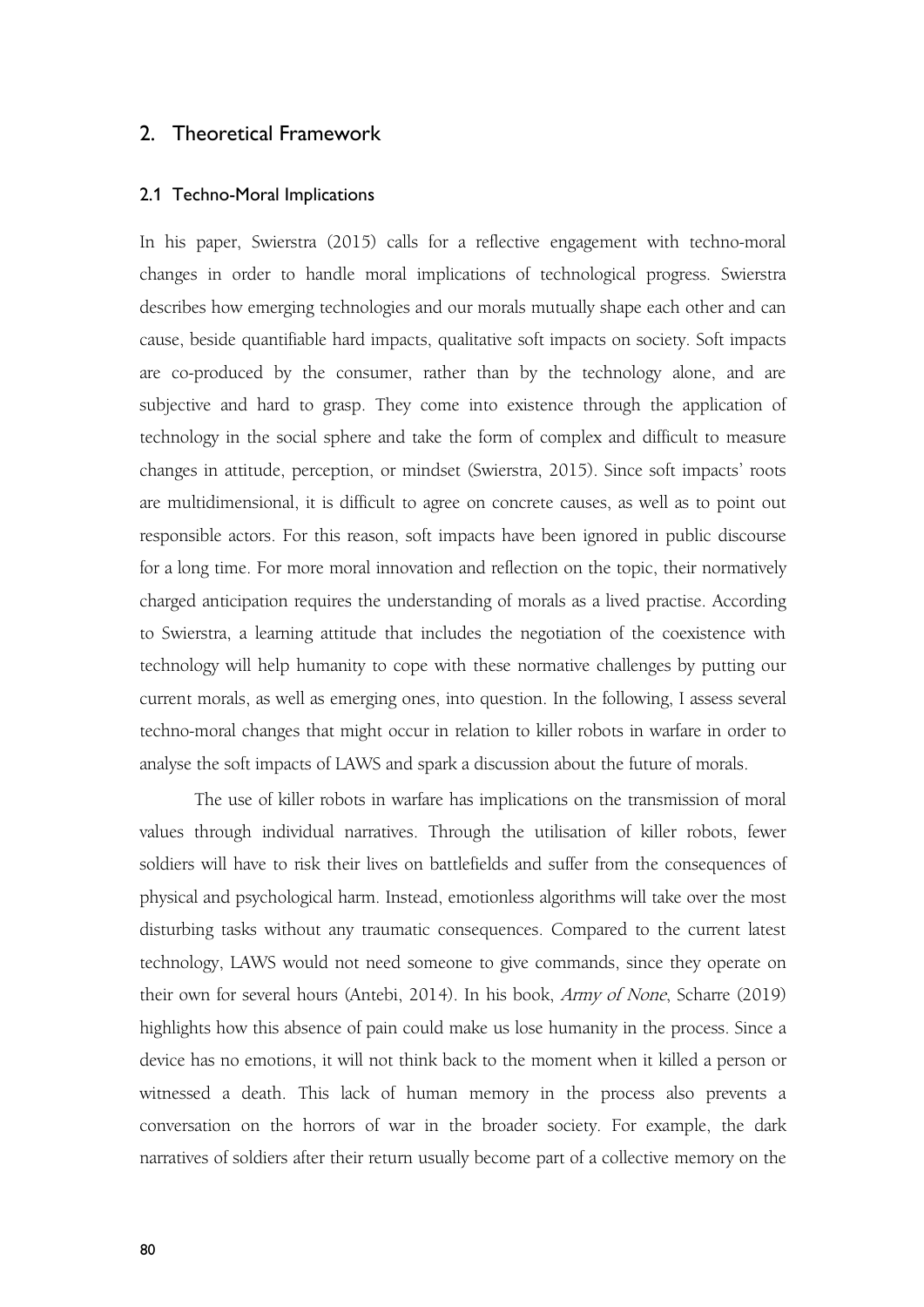familiar or cultural level, as described by Jan Assmann (2008). Once the individual memories have been transmitted to others, they enable ideas about what war is like and thus awareness of its cruelty. Once society has reached a consensus that war is bad and should therefore be avoided, it might become part of the cultural canon of beliefs (J. Assmann, 2008). Besides the negative experiences of soldiers, war conducted by killer robots also prevents soldiers from having the chance to see the humanity in the enemy and thus feeling compassion (Scharre, 2019). In this case as well, the narratives will not be transmitted to society and an increase in hostilities might follow as a result of the objectification of the enemy.For these reasons, the use of killer robots in warfare trigger the techno-moral change of decreasing awareness on the horrors of war and a stronger polarization of the conflicts' parties. This change is enabled through the lack of compassion, which LAWS do not possess. The impacts on society that arise from this absence of human emotion are the increased apathy or even willingness to go to war in society and governments.

In addition, the use of killer robots in warfare has implications for governmental decision-making. Building on the observation that citizens will not be confronted with the horrors of war anymore, the decision to go to war is made easier for governments, since public opinion is more likely to be in favour. This statement is supported by the fact that the use of LAWS puts fewer of the own soldiers at risk, which is why a negative public opinion on the decision is not at stake. This phenomena was described by Mueller (2005) as the *Iraq Syndrome*. He observed the public support for military interventions to have decreased simultaneously to an increase of deaths of soldiers. This lack of risk also facilitates a pro-war positioning of individual public officials since they do not possess responsibility for human lives and can avoid the consequences of endangering these. Moreover, no expenses have to be calculated for the wellbeing of the killer robots. Since they do not have human needs such as sleep, health insurance, nutrition or pension, much commitment for the soldiers can be saved (Contratto, 2012). For a government or military, these new conveniences through LAWS are highly beneficial. Consequently, the waging of a war will be less of a financial, as well as moral burden for public officials in the government and therefore an easier decision to make.

Justice in war is a further area where the use of killer robots has moral implications. In order to act morally in war, the principles of just war theory, jus ad bellum (having a justified reason to go to war) and *jus in bello* (fair rules during war),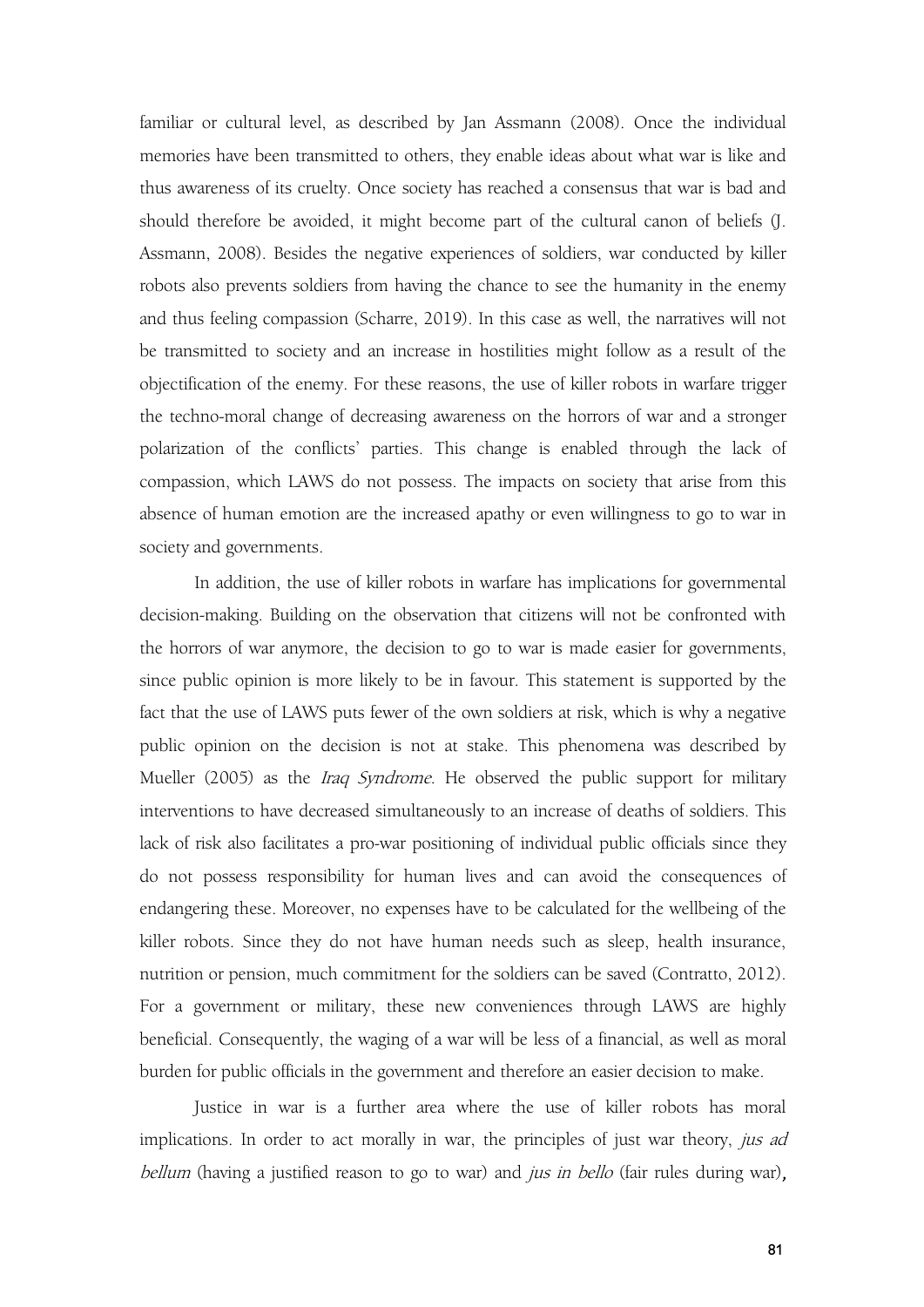must be observed and include the viewpoint of the enemy (Contratto, 2012). Included in these criteria is that both sides must have a realistic chance to win, which is not a given if one side owns a robot army while the other mobilizes humans (Gilli, Pellegrine & Kelly, 2019). Moreover, the killer robots revolutionize the kinds of operations some nations could carry out since no human has to be put in danger (Antebi, 2014). According to Antebi (2014), such hybrid armies have grown fast, from one robot per fifty soldiers in the US army, located in the Arab sphere in 2005, to one robot in thirty soldiers in 2012. Even though these were not killer robots yet, the asymmetry of the opponents, with the purely human army being the weaker one, was already visible here. This new balance does not conform to the concept jus in bello either, which states that for a war to be just, proportionality has to be assured (Contratto, 2012). This change of justice in war is a moral implication of the use of killer robots. It is contrary to current military ethics and thus, a possible change of our morals through technology.

The use of killer robots in warfare also has implications on the moral agency of perpetrators. All actions of a killer robot are steered by its algorithm that has been programmed by a human. The robot interprets the algorithm literally and therefore processes the information differently to humans (Antebi, 2014). If, against this background, a malfunction occurs or the robot takes an action that is illegal and must be punished as awar crime, the question of responsibility arises. According to Scharre (2019), the chaos of war can never be predicted in advance, which is why the moral agency behind the crime is difficult to judge. This loss of agency is closely connected to the infringement of human dignity, since it is possible no one will be held accountable for atrocities (International Committee of the Red Cross, 2018). Moreover, the lack of transparency of the algorithms and their responsible programmers might lead to the unpredictability of the use of LAWS and thus, a blind spot in moral agency (Gilli, Pellegrine & Kelly, 2019). In order to enable an ethical framework, Contratto (2012) proposed implementing rules of accountability in the production of LAWS and possibilities to trace human agents behind the technology. If no one is held responsible from the beginning, there will be too many possible culprits to bring about a punishment. This creates a blind spot in the legal system (Sychev, 2018). Not being able to trace back the agency behind crimes leads to a lack of adequate punishments and victims without justice. This scenario is thus another demonstration of the implication of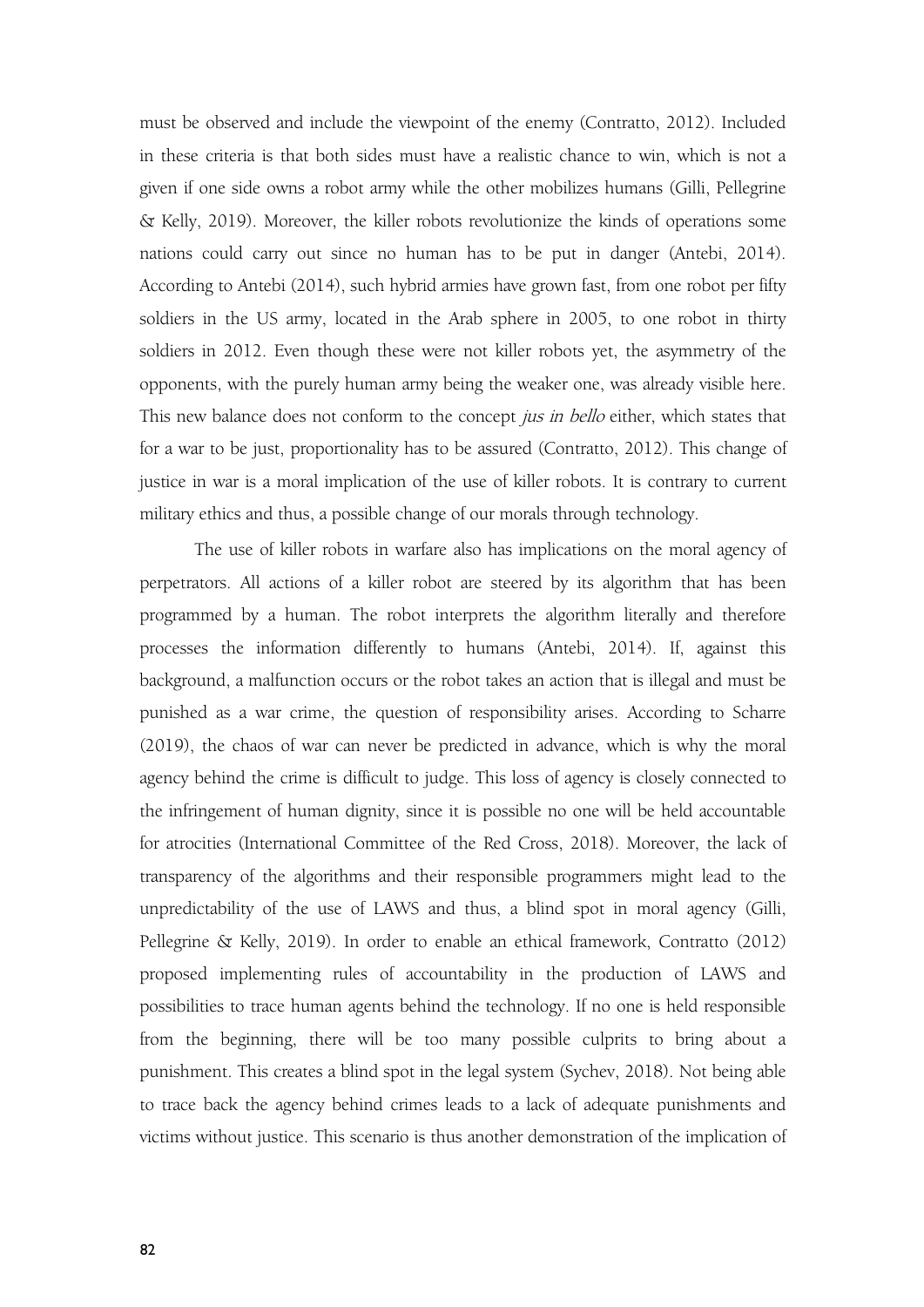the technology on our current and future morals, the concrete effects of which are asoft impact of a loss of control over the rule of law in connection to killer robots.

Finally, the use of killer robots in warfare has implications on the morals of the international community. None of the currently existing conventions on the use of arms, such as the Geneva Conventions or the Laws and Customs of War on Land, have managed to include international regulations on the use of LAWS (Human Rights Watch, 2019). Several attempts have been made by multinational organizations, such as the United Nations, but a consensus could not be reached. This delay was due to big military powers that judge any decision as premature (Human Rights Watch, 2020). In light of the unwillingness to implement common rules, the technological progress in LAWS is continuing and nations keep working on the enhancement of their military capacities. This could cause anxiety about the other's progress and might look similar to an arms race (Sychev, 2018). For example, in 2017, Putin declared that whichever nation becomes a leader in AI could also become the leader of the world. This statement reminds Synchev (2018) of Cold War-like tensions, with the difference that this time a multipolar rather than bipolar structure is visible. Drawing from the lessons of previous arms races, these tensions have often led to irresponsible decision making and an absence of control, followed by wide-scale lethal consequences (Sychev, 2018). Situations like this would pose a threat to our common security, which Gilli et al. (2019) describe to be one of the highest moral goods. While threats on the level of national security endanger a certain group of people only, threats on the level of common security are powerful enough to endanger countless numbers of people including future generations, which locates LAWS as a top security threat (Gilli et al., 2019). Since politicians are well aware of the destructive consequences of previous arms races, but still engage in the production of LAWS, it can be argued that techno-moral changes have taken place in the international community. More specifically, it seems that the competitive character of the development of LAWS is sustainably lowering the threshold to take action that risks peaceful coexistence with other major powers and thus humanity's common security.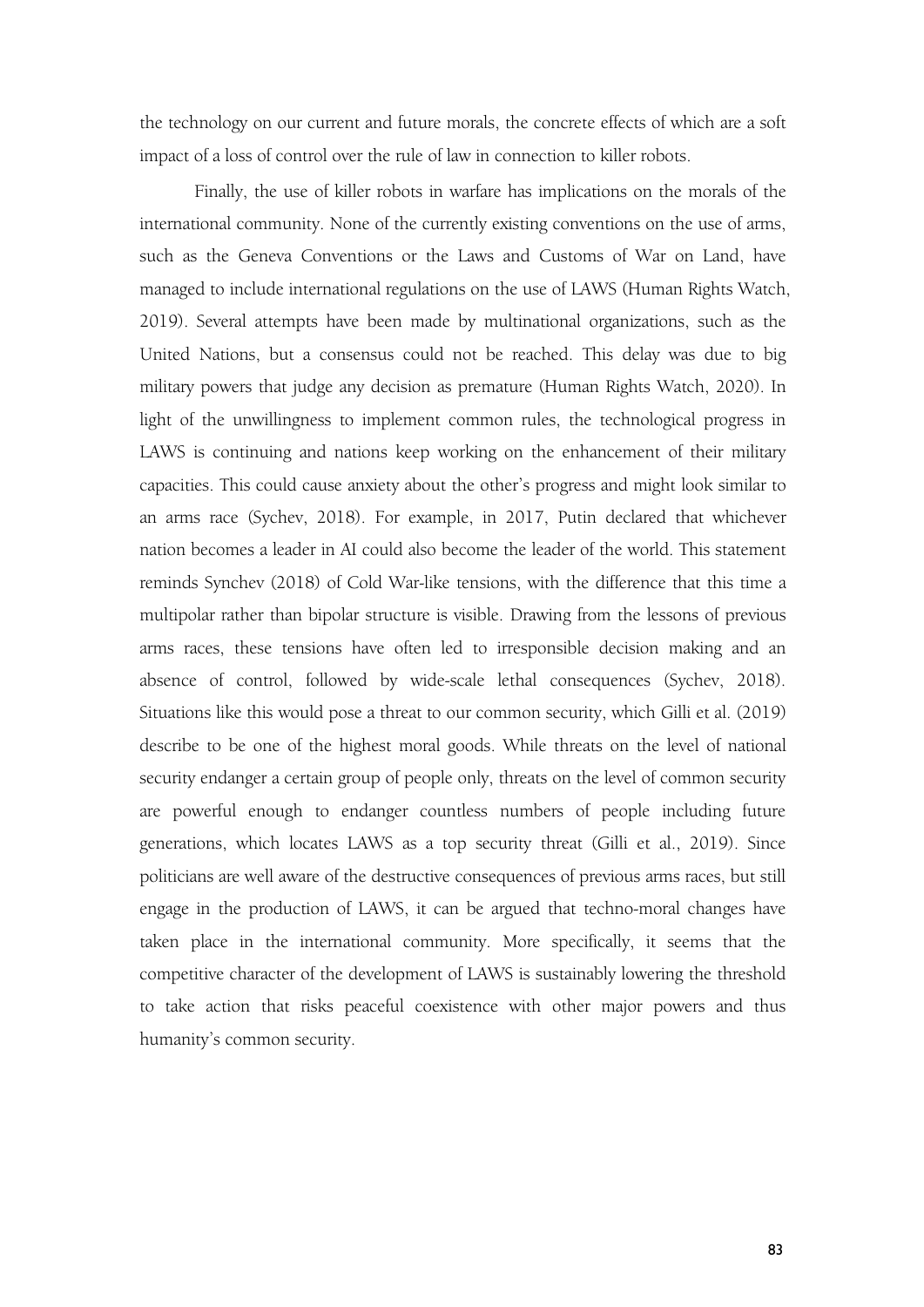#### 2.2 Implications on Moral Boundaries

Since LAWS have not been implemented in large scale projects yet, there is no data on the effects on morality in society available for analysis. However, AI has been used in other areas of society, and studies on the consequences were conducted simutaniously. In order to convey an idea of the impacts of AI in warfare, I assess Kamphof's (2017) ethnographic study on the use of AI in the sector of elderly care for reference. She observed the effects of a video monitoring system on patients and care workers, as well as the change of their relation to one another and the device itself. The application of the technology aimed at solving privacy problems in elderly care and at securing good relationships. Whereas initially the monitoring of the private sphere was uncomfortable and strange to both, the participants eventually adapted to the new situation. The technology retreated, as the patient did not feel watched anymore and the care workers learned to process the information beneficially (Kamphof, 2017). As a consequence, Kamphof argues, privacy has been redefined while the application of the technology has triggered techno-moral changes on the individual level of the participants. The relationship has undergone a creative process of co-shaping by the means of technology, which she describes as a dynamic and artful process, conducted by relational beings and their quest for good relationships. On the one hand, change took place through the gradual building of trust in the device, and on the other hand through the extension of subjectivity by the produced data. Kamphof highlights that the caretakers have found it convenient to let the monitoring system speak on behalf of the patients to secure dignity about vulnerabilities. Kamphof gives the example of patients with problems with basic bodily functions that they are ashamed to address. With the monitoring system, transparency over such issues can be maintained without the burden of having to talk about them. In this way, initial concerns about a loss of privacy were replaced by a perceived gain in privacy. Overall, a modification of the manner of communication between both instances has taken place and sustainably changed patients' and care workers' understanding of the self and the other. Considering the broader implications of this experiment, Kamphof argues society as a whole can be predicted to have flexible boundaries of morality in the application of technology in various aspects of life.

The use of killer robots in warfare has the implication of the future redefinition of moral boundaries. Applying Kamphof's (2017) observations to the use of AI in warfare, it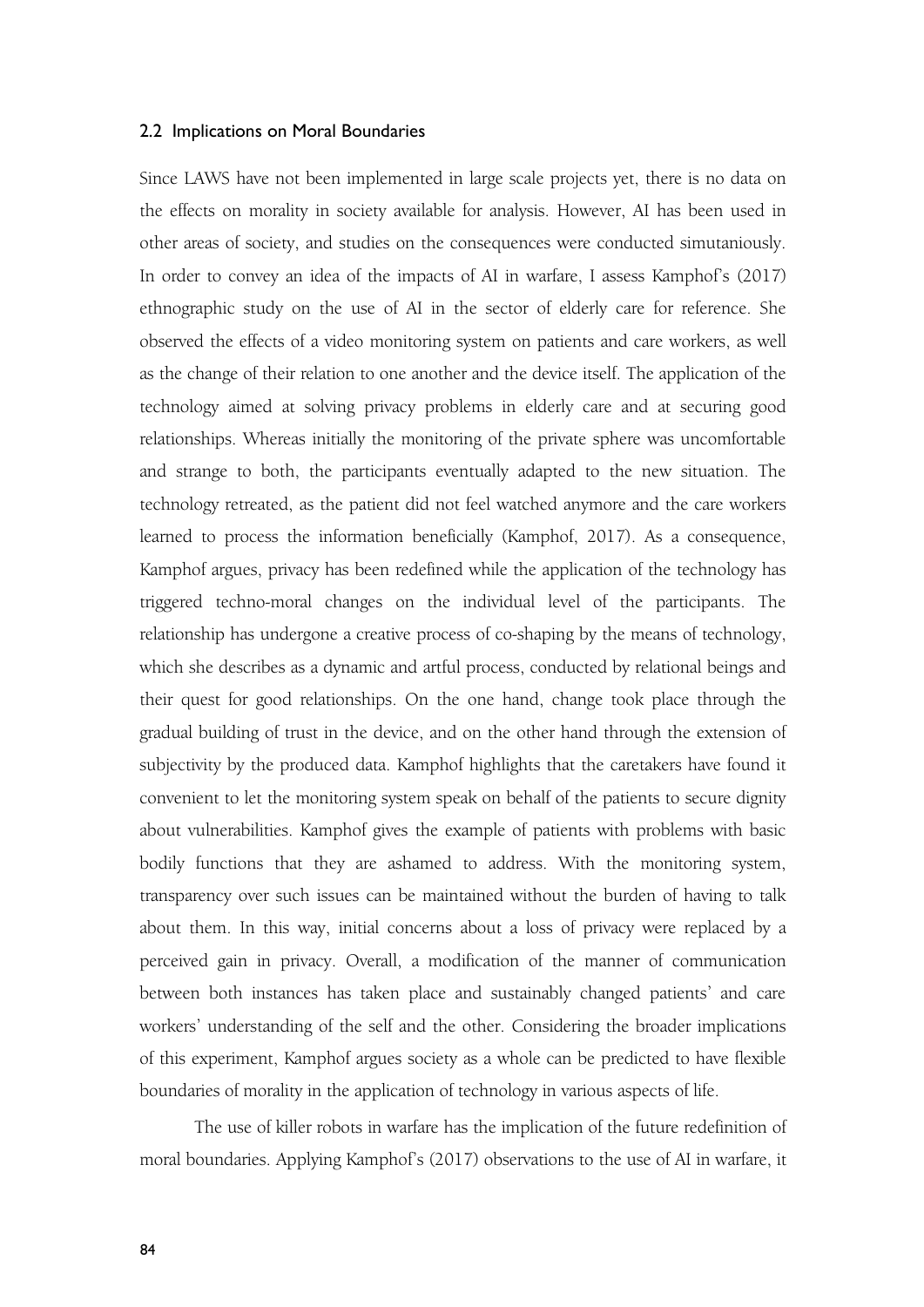can be assumed that similar changes in the acceptance of the application of LAWS will occur. The issue of privacy in Kamphof's case translates into the transferring of human control to machines in the case of the killer robots. At the current stage of the matter, the autonomous decision making of robots over life and death is a strong techno-moral boundary that leads people to question the technology. However, drawing from Kamphof, these techno-moral boundaries are objects of change and might shift further away as soon as the boundary has been crossed. The intensity of this shift is dependent on the culture it is taking place in. Alesich & Rigby (2017) state that culture plays a big role in what people tolerate robots to do, since there are different concepts of what counts as a living creature. In Japan, for example, a fairly high tolerance was observed, due to the underlying belief that objects inherit a soul, whereas secular Europeans tend to be sceptical. Moreover, Kamphof's study showcases that the data drawn from the monitoring system co-shaped interpersonal relationships. In the case of killer robots this might lead to the perception of technology as an extension of our human skills. With the frequent and broad use of the technology, the notion of being a part of human subjects might form and strengthen with further application. Since this humanisation of technology brings them closer to our identities, trust might be gained in the decision making and functioning of the robots and cause a decrease of the current demands for stricter regulations. In light of this comparison, the use of killer robots in warfare could cause a shift in boundaries of societies' morals. Consequently, fundamental techno-moral changes in the acceptance and willingness of the application of LAWS can be expected to take place.

#### 3. Conclusion

Summarizing the findings, it can be stated that if technology is entrusted with a task as big as deciding over life and death without human intervention, it is to be expected that large impacts on the morals of human relation to technology take place and cause techno-moral changes in diverse areas. First, the transmission of moral values through individual narratives is impacted by the lack of human emotions on the battlefield. This might lead to a lower threshold to go to war, since the public opinion is not shaped by the collective memory of the horrors of war anymore. Second, the morals in governmental decision making might shift, since no human soldiers of the own army are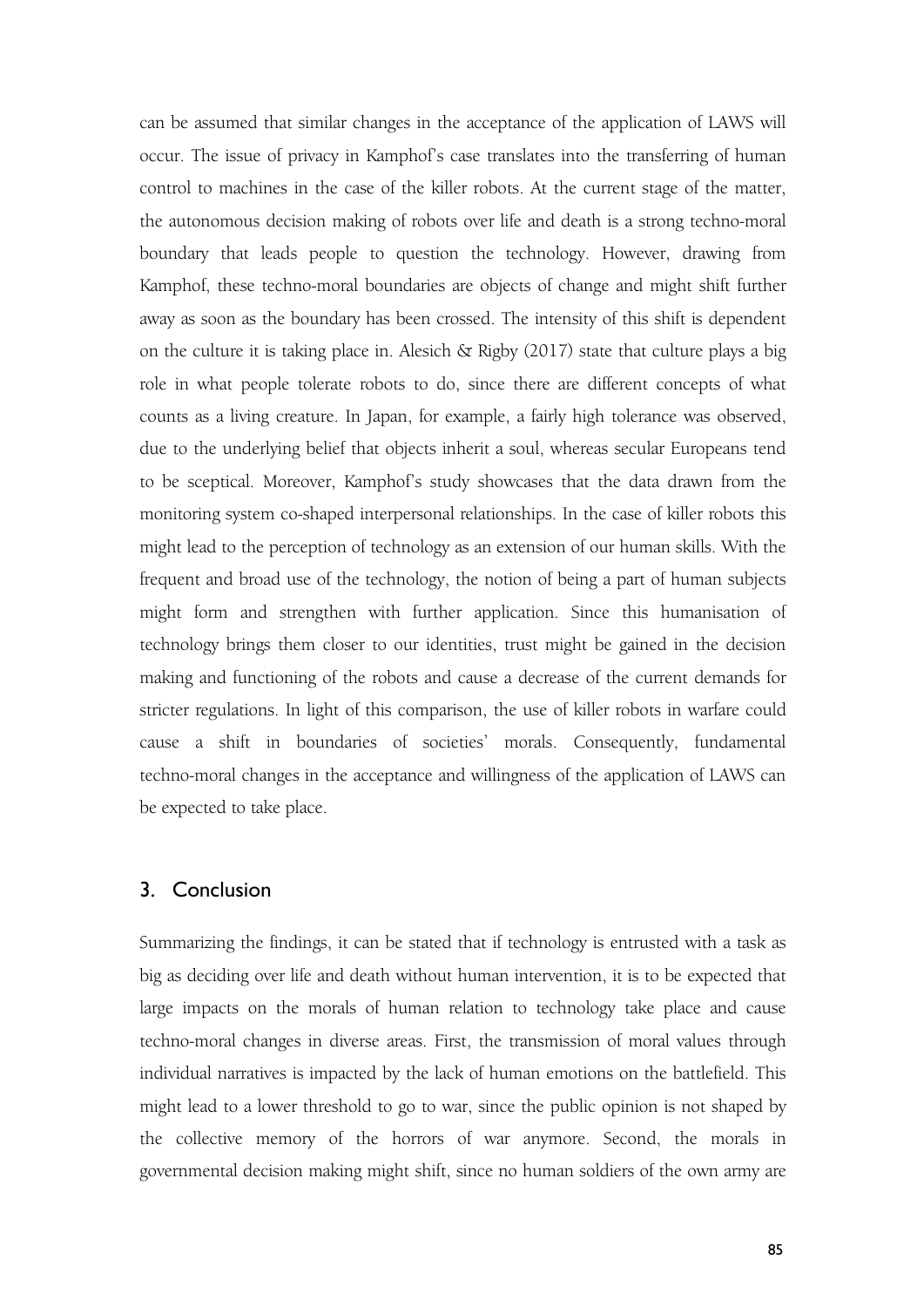at risk and do not have to be cared for during and after conflict. This dehumanisation of armies also impacts the fairness of war, since in many cases the opposition army could consist largely of humans. Third, the moral agency of perpetrators is impacted by the question of responsibility for the killer robots' actions. Malfunctioning that leads to war crimes might not be accountable to a human actor, reducing the human dignity of victims as well as the possibility of recourse through law. Finally, the morals of the international community possibly experience a shift towards tolerating a destabilization of international security through an AI arms race.Thus, in order to safeguard the moral decision making of nations, common regulations should be agreed on.

These moral implications are applicable to Swierstra's (2015) concept of techno-moral changes, since the analysed moral implications are triggered by the technological progress in LAWS; they mutually shape each other since a change in morals impacts the progress of the technology and vice versa. The developments are followed by the soft impacts of national apathy regarding the topic of war, paying less attention to the fairness of war, not being able to seek justice in war crimes, and lowering the threshold to take actions that risk security. Moreover, the case study of Kamphof (2017) suggests that techno-moral changes are shifting moral boundaries. Kamphof has observed this process to be a creative interplay of technology and human relationships that has transformative potential. While in elderly care technology was proven to adapt the boundaries of privacy protection, the application of LAWS in warfare might increase the general tolerance towards handing over destructive tasks to machines.

In order to prevent the application of LAWS in warfare, activists are arguing in favour of international regulations. However, national interests make it difficult to find consensus. For example, authors from 2007 such as Sparrow already thematized the same issues as more recent literature from 2019. This shows how the diplomatic progress has been significanly slower than the technological one.

Nevertheless, killer robots in conflict threaten to erase important moral virtues that currently govern our actions. War is already an immoral issue but has potential to evolve in an even more cruel direction through the use of autonomous weapons. As Gilli et al. (2019) point out, machines might be better at predictions, but humans' are still better at moral decision making, which is why we would give up a part of our humanity when handing over this skill to artificial intelligence. If the techno-moral implications of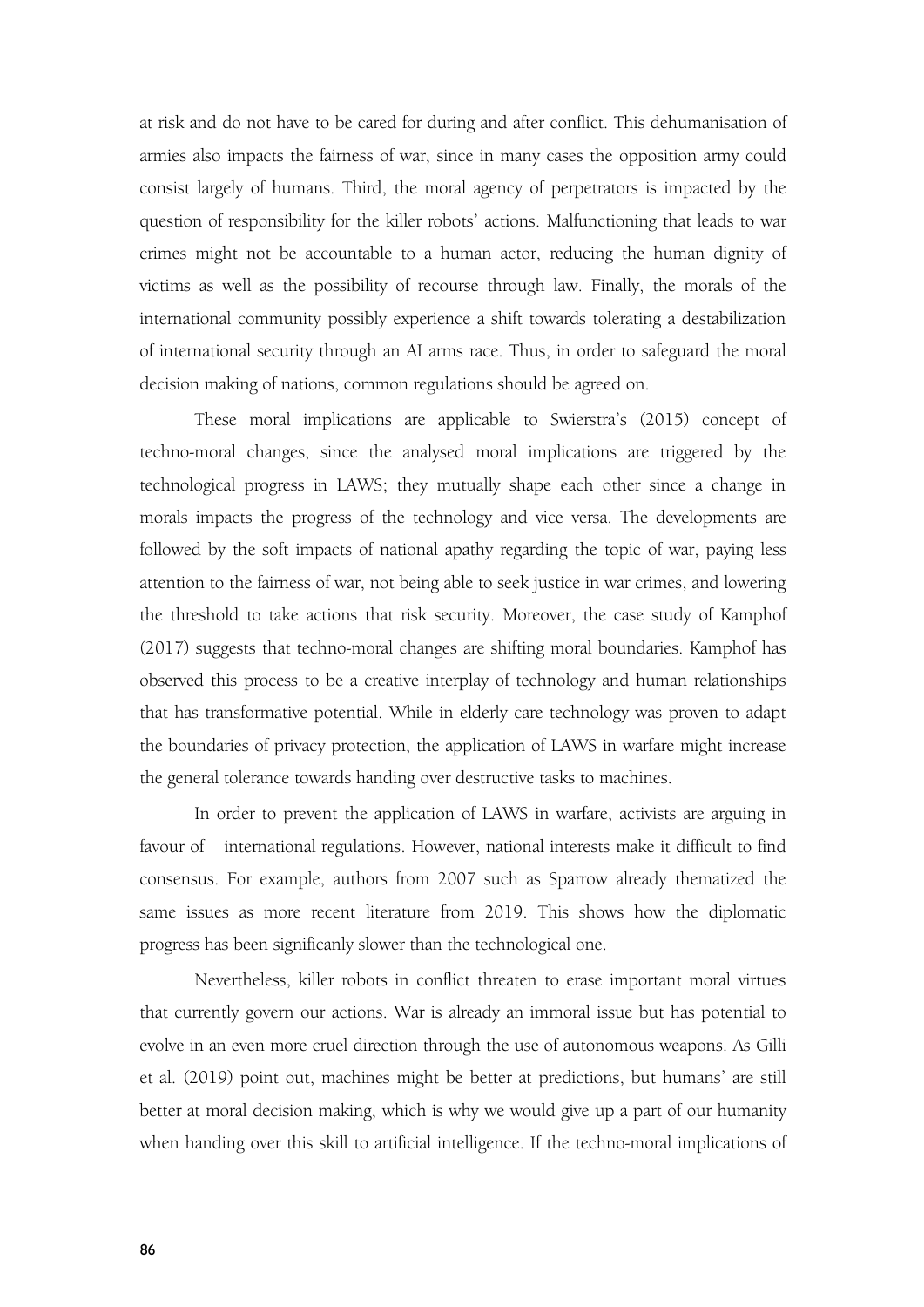the use of killer robots in warfare shall stay within a humane framework, then the development of AI must stay human-centred.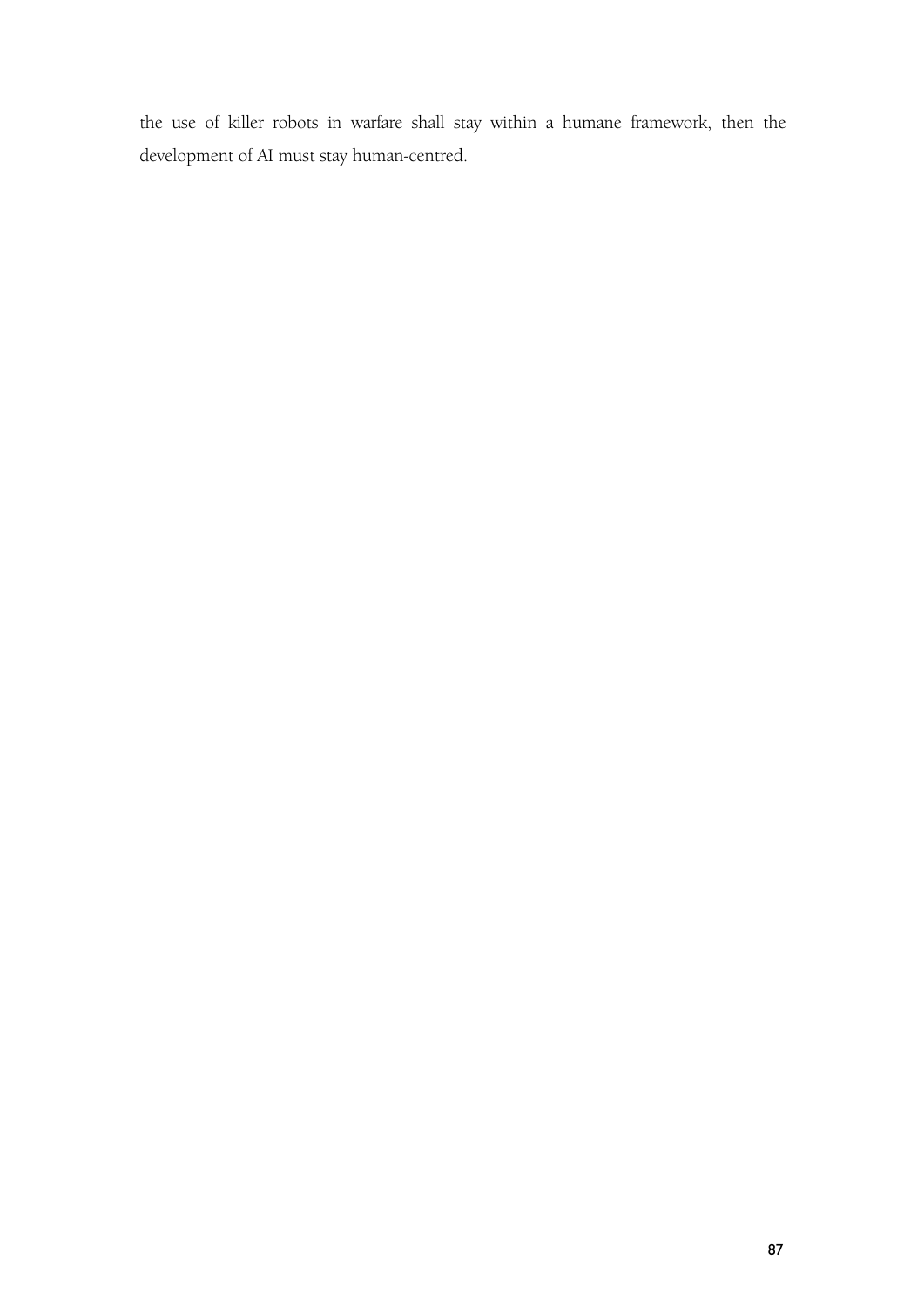## **References**

- Alesich, S. & Rigby, M. (2017). Gendered robots: Implications for our Humanoid future. IEEE Technology and Society Magazine, <sup>36</sup>(2), 50-59. <https://doi.org/10.1109/MTS.2017.2696598>
- Antebi, L. (2014). Controlling robots: It's not science fiction. Arms control and national security: New Horizons. Institute for National Security Studies (pp. 65-80). <http://www.jstor.org/stable/resrep08938.7>
- Assmann, A. (2008). Canon and Archive. In: A. Erll & A. Nünning (Eds.), Cultural Memory Studies (pp. 97-107). Walter de Gruyter.
- Assmann, J. (2008). Communicative and cultural memory. In: A. Erll & A. Nünning (Eds.), A companion to cultural memory studies (pp. 109-118). Springer. [https://doi.org/10.1007/978-90-481-8945-8\\_2](https://doi.org/10.1007/978-90-481-8945-8_2)
- Campaign to Stop Killer Robots (2020). Protect civilians: Stop killer robots. <https://www.stopkillerrobots.org/2020/05/protect-civilians-stop-killer-robots/>
- Campaign to Stop Killer Robots (2020). The threat of fully autonomous weapons. <https://www.stopkillerrobots.org/learn/>
- Contratto, M. (2012). The decline of the military ethos and profession of arms: An argument against autonomous lethal engagements. Air University Press.
- Gilli, A., Pellegrine, M., & Kelly, R. (2019). Intelligent machines and the growing importance of ethics. In A. Gilli (Ed.), The brain and the processor: Unpacking the challenges of human-machine interaction (pp. 45–54). NATO Defense College. <http://www.jstor.org/stable/resrep19966.11>
- Human Rights Watch (2019). Killer robots: Ban treaty is the only credible solution. [https://www.hrw.org/news/2019/09/26/killer-robots-ban-treaty-only-credible-sol](https://www.hrw.org/news/2019/09/26/killer-robots-ban-treaty-only-credible-solution) ution
- Human Rights Watch (2020). Stopping killer robots, country positions on banning fully autonomous weapons and retaining human control. [https://www.hrw.org/sites/default/files/media\\_2020/08/arms0820\\_web.pdf](https://www.hrw.org/sites/default/files/media_2020/08/arms0820_web.pdf)
- International Committee of the Red Cross (2018). Ethics and autonomous weapon systems: An ethical basis for human control? Arms Control Today, 48(6), 38-39. <https://www.jstor.org/stable/90022990>